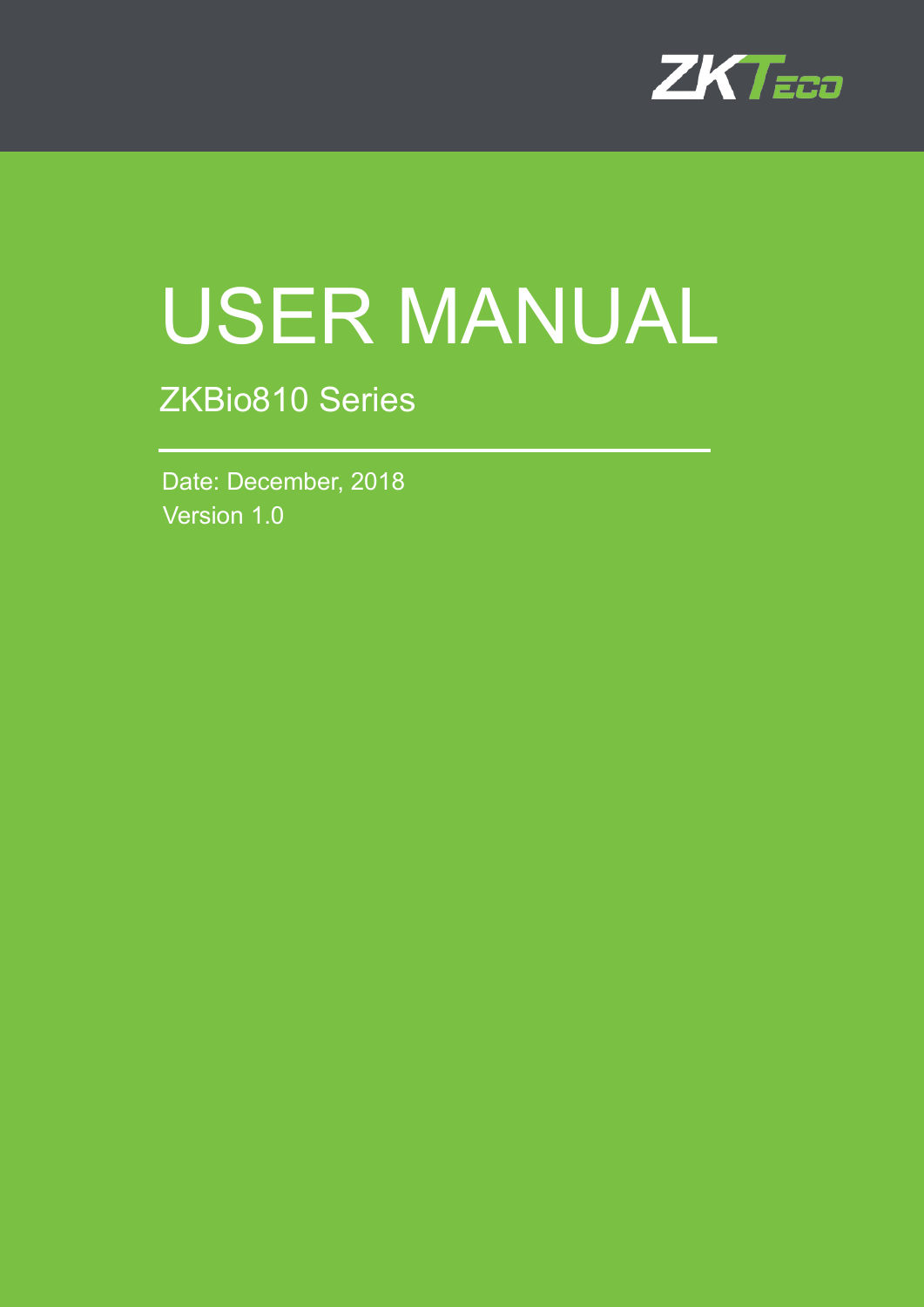## Important Claim

Firstly, thank you for purchasing this hybrid-bio terminal. Before using, please read this manual carefully to avoid the unnecessary damage! The company reminds you that the proper use will improve the use affect and authentication speed.

No written consent from our company, any unit, or individual isn't allowed to excerpt, copy the content of this manual in part or in full, also spread in any form.

The product described in the manual maybe includes the software which copyrights are shared by the licensors including our company. Except for the permission of the relevant holder, any person can't copy, distribute, revise, modify, extract, decompile, disassemble, decrypt, reverse engineering, leasing, transfer, sub-license the software, other acts of copyright infringement, but the limitations applied to the law is excluded.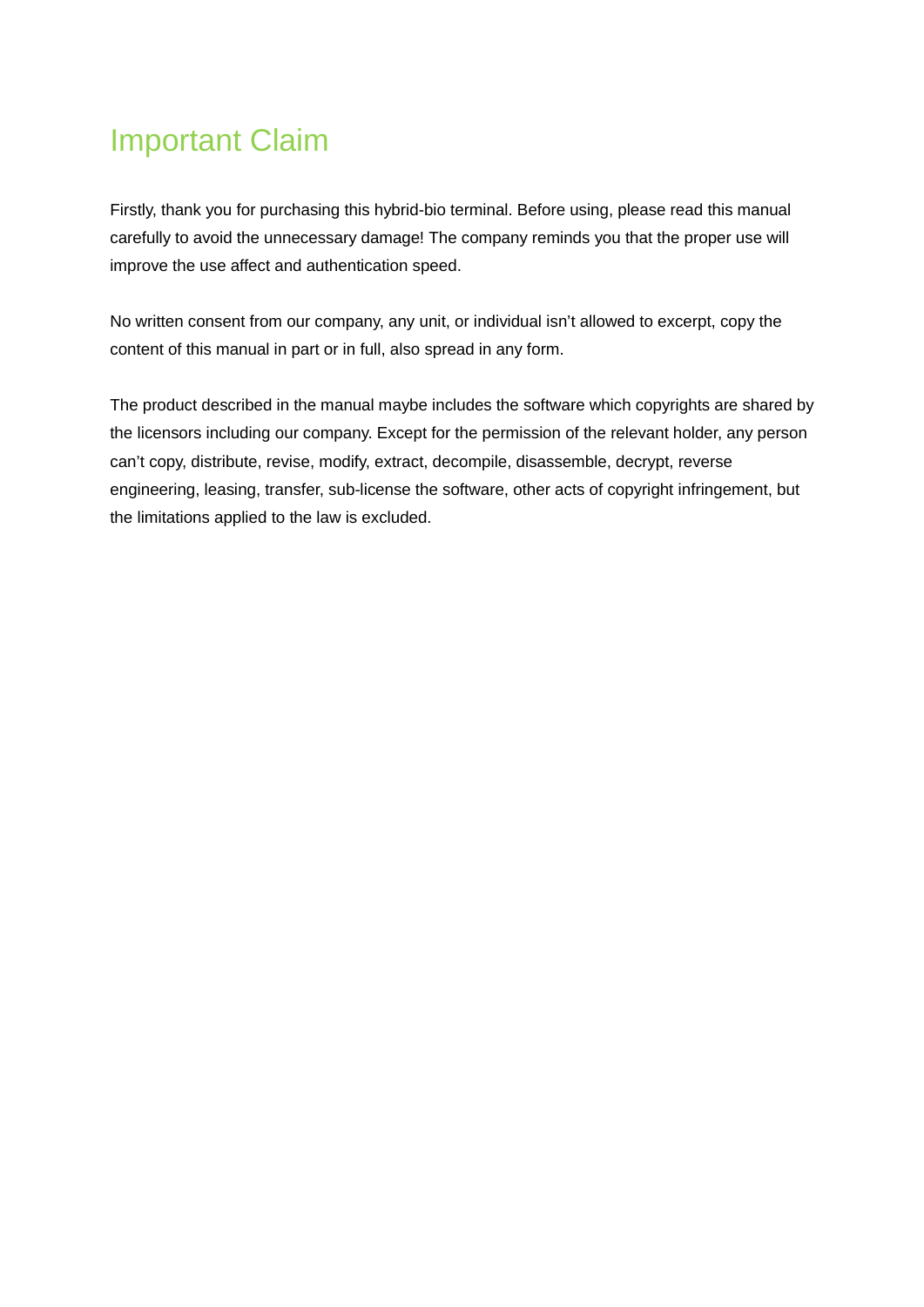# **Copyrights**

Ⓒ Copyright 2017 ZKTeco Co. Ltd. All rights reserved.

All rights reserved. Except as specifically permitted herein, no portion of the information in this document may be reproduced in any form or by any means without the prior written permission from ZKTeco.

-----------------------------

 $\bigoplus_{\text{Due to the constant renewal of products, the company cannot undertake the actual product in }$ consistence with the information in the document, also any dispute caused by the difference between the actual technical parameters and the information in this document. Please forgive any change without notice.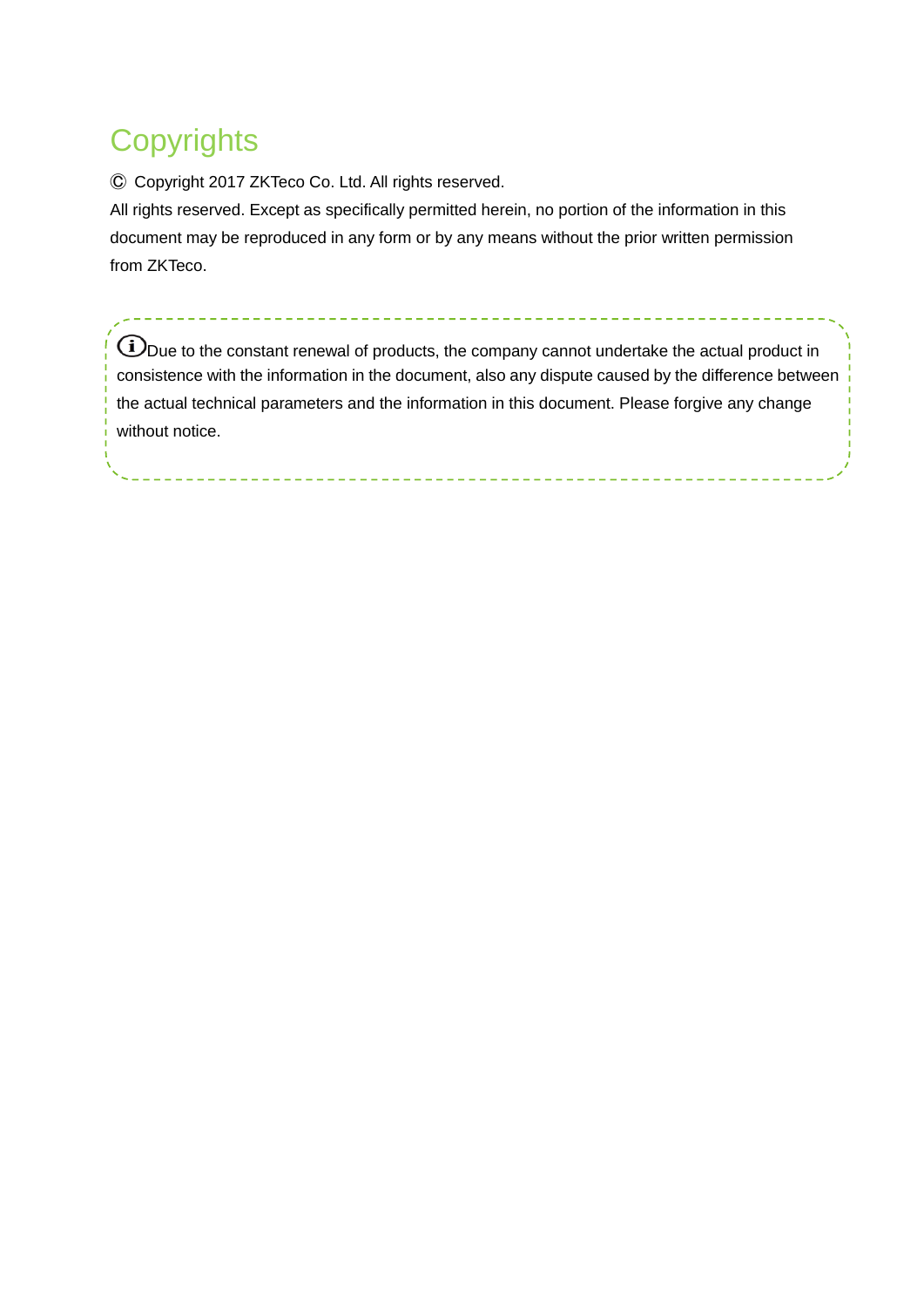# Safety Instructions

- 1. Read these instructions carefully. Keep these instructions for future reference.
- 2. Please disconnect this equipment from AC outlet before cleaning. Don't use liquid or sprayed detergent for cleaning. Use moisture sheet or cloth for cleaning.
- 3. Please keep this equipment from humidity.
- 4. Lay this equipment on a reliable surface when install. A drop or fall could cause injury.
- 5. Make sure power cord such a way that people cannot step on it. Do not place anything over the power cord.
- 6. All cautions and warnings on the equipment should be noted.
- 7. If the equipment is not used for long time, disconnect the equipment from main to avoid being damaged by transient over voltage.
- 8. Never pour any liquid into opening; this could cause fire or electrical shock.
- 9. If one of the following situations arises, get the equipment checked by a service personnel:
- 10. The power cord or plug is damaged.
- 11. Liquid has penetrated into the equipment.
- 12. The equipment has been exposed to moisture.
- 13. The equipment does not work well or you cannot get it work according to user manual.
- 14. The equipment has dropped and damaged.
- 15. Do not leave this equipment in an environment unconditioned, storage temperature below -20°C or above 60°C, it may damage the equipment.
- 16. Unplug the power cord when doing any service or adding optional kits.

Lithium Battery Caution:

- 1. Danger of explosion can happen if the battery is incorrectly replaced. Replace only the original or equivalent type recommended by the manufacture. Dispose used batteries according to the manufacturer's instructions.
- 2. Do not remove the cover, and ensure no user serviceable components are inside. Take the unit to the service center for service and repair.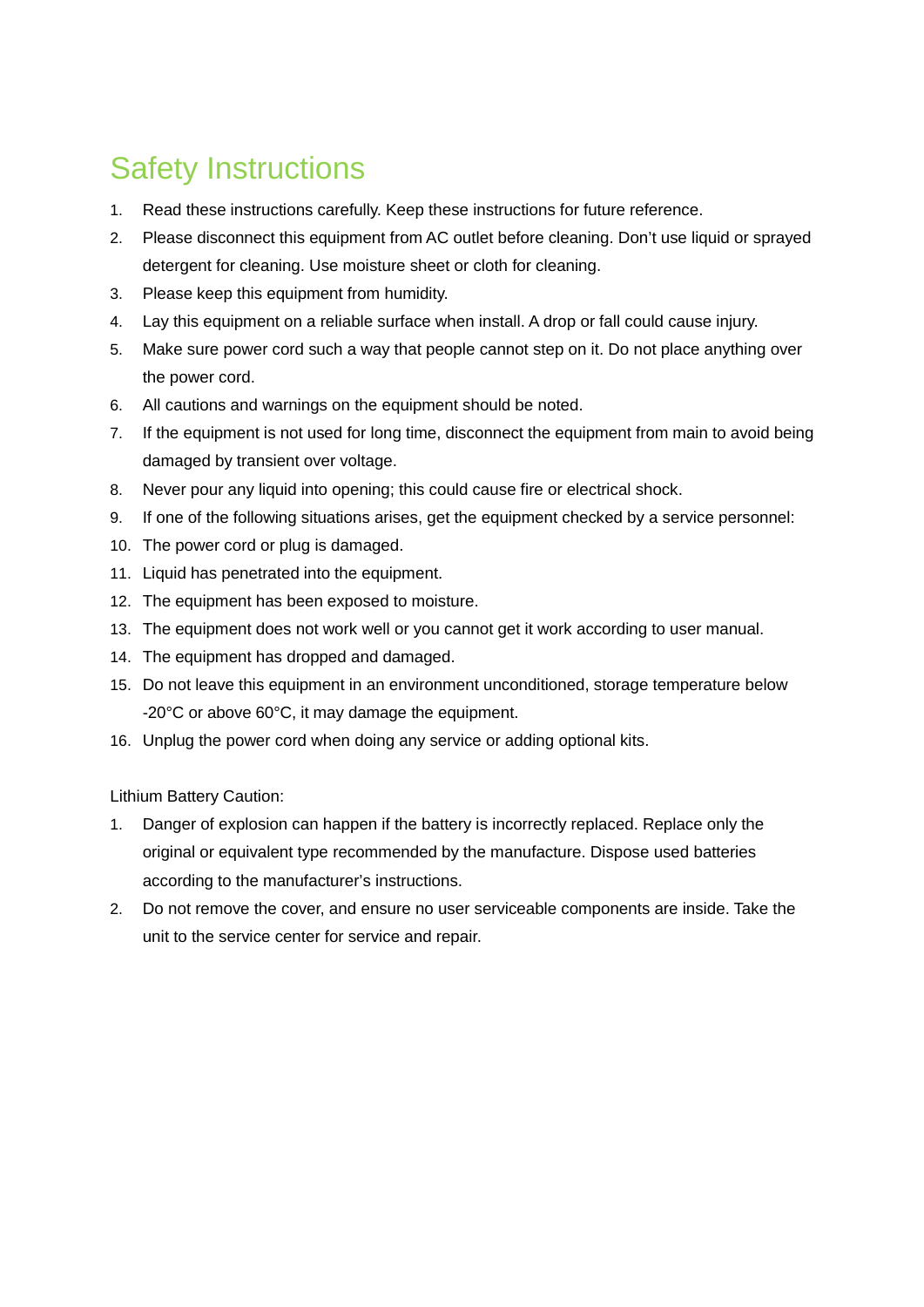#### **Table of Contents**

| 1 <sub>1</sub> |  |
|----------------|--|
|                |  |
|                |  |
| 2.             |  |
|                |  |
|                |  |
|                |  |
|                |  |
| 3.             |  |
|                |  |
|                |  |
|                |  |
|                |  |
|                |  |
|                |  |
|                |  |
| 4.             |  |
|                |  |
|                |  |
|                |  |
|                |  |
| 5.             |  |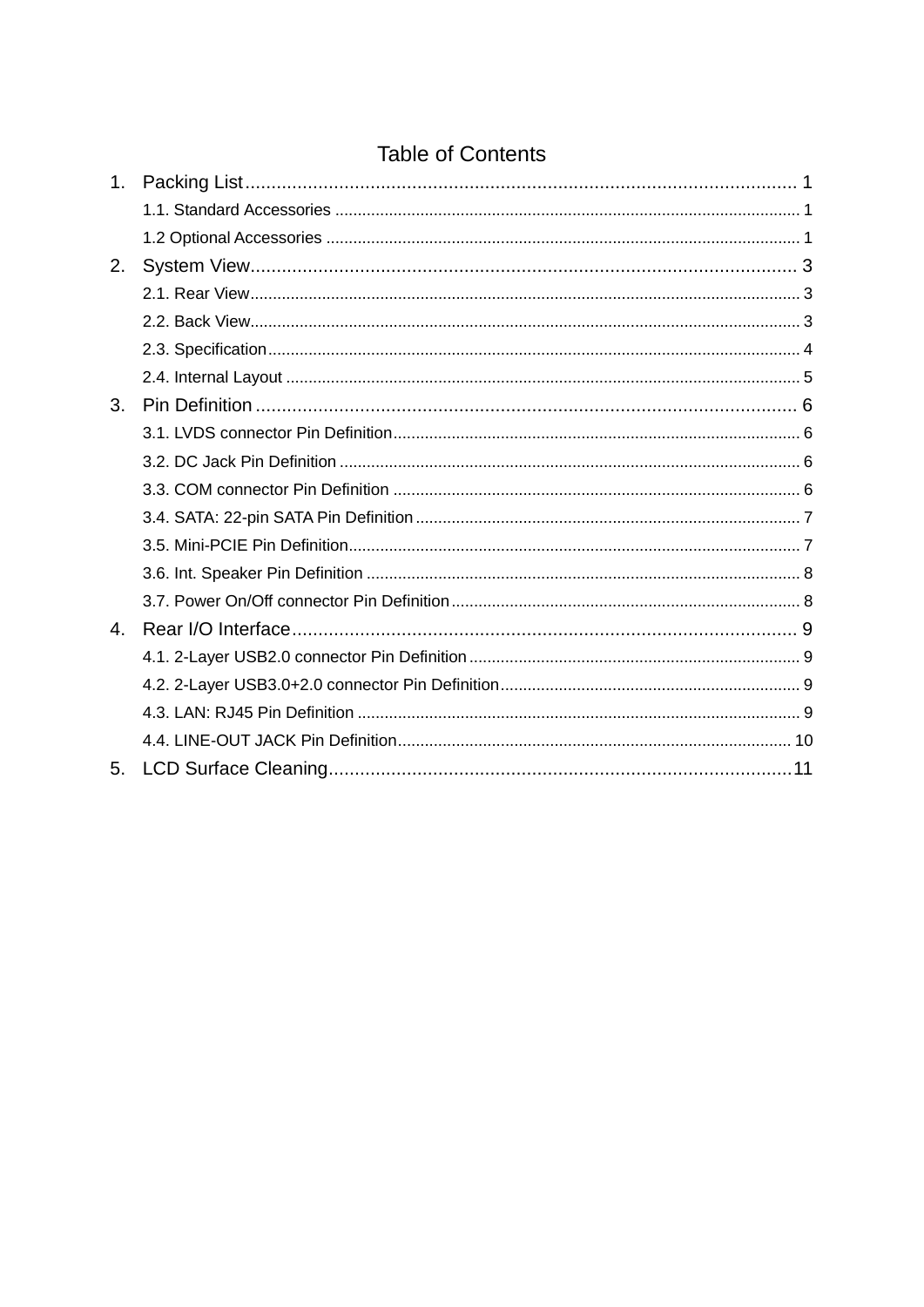# <span id="page-5-0"></span>1. Packing List

#### <span id="page-5-1"></span>1.1. Standard Accessories



## <span id="page-5-2"></span>1.2 Optional Accessories

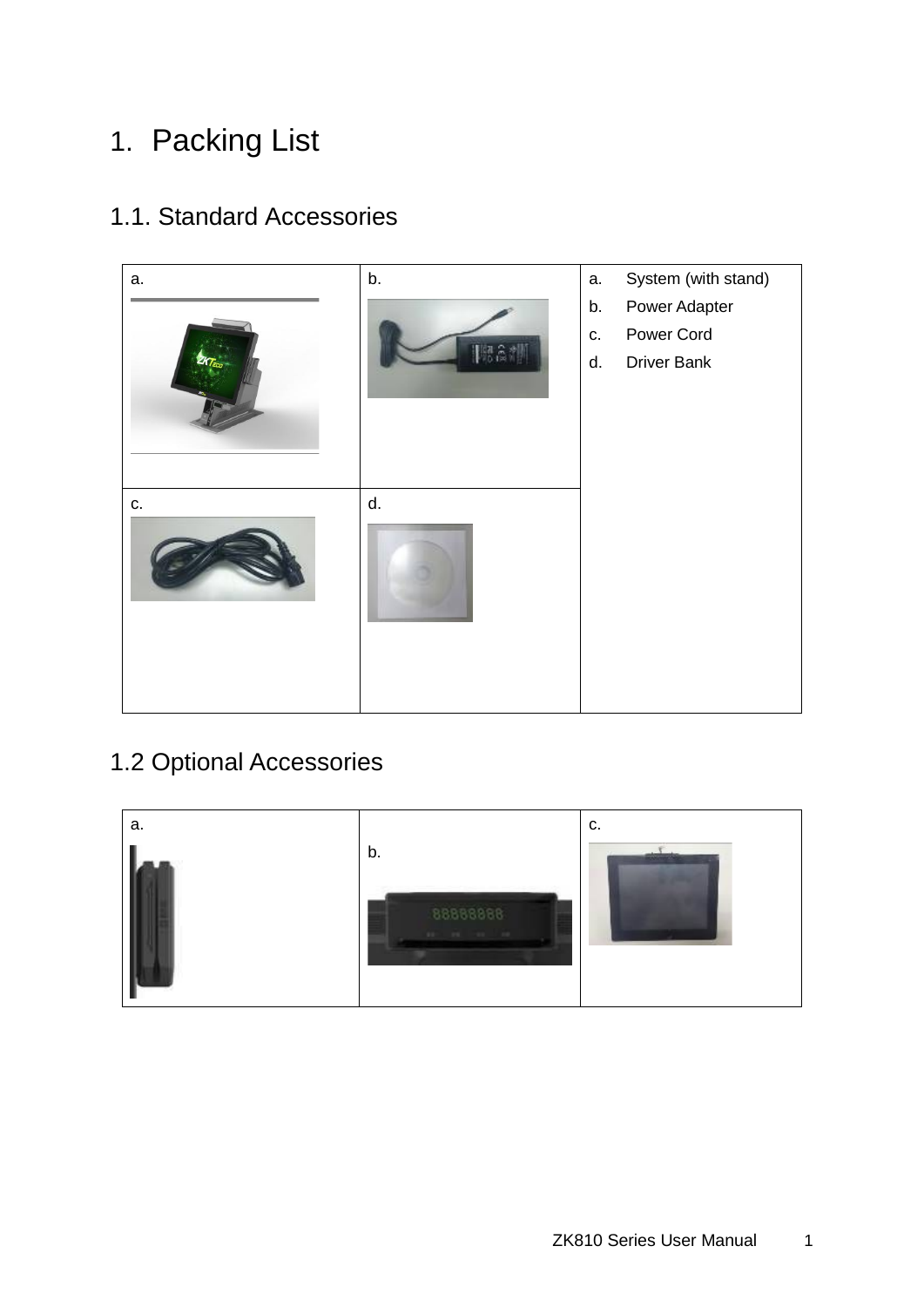| d. | e                                                                                                                                                                                                                                   | f. |
|----|-------------------------------------------------------------------------------------------------------------------------------------------------------------------------------------------------------------------------------------|----|
| g. | Single MSR<br>a.<br><b>VFD</b><br>b.<br>c. 8" or 10.4" 2 <sup>nd</sup> Display<br>1D or 2D Attached Type Barcode Scanner<br>d.<br>1D or 2D Handheld Type Barcode Scanner<br>е.<br><b>Thermal Printer</b><br>f.<br>Cash Drawer<br>g. |    |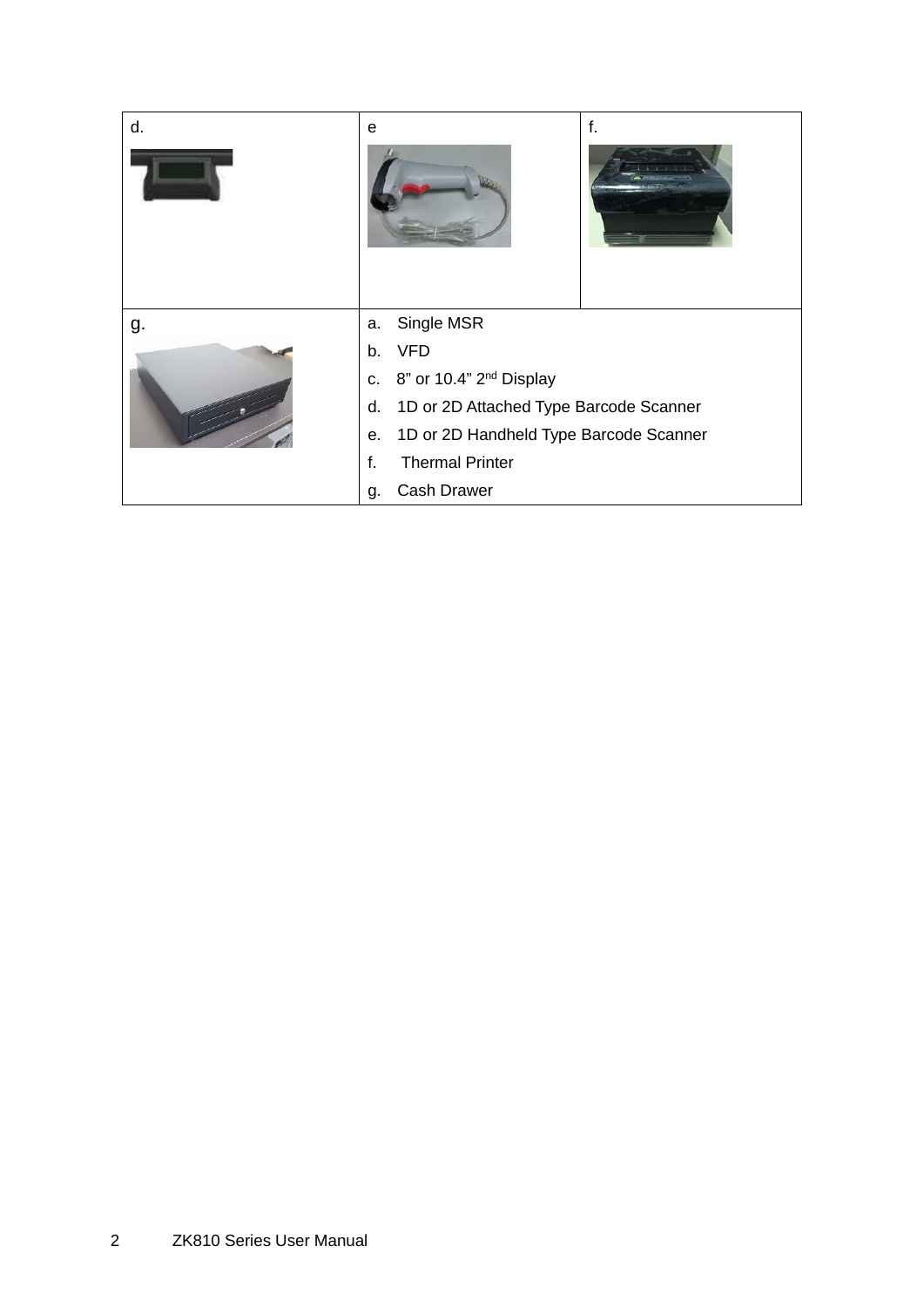## <span id="page-7-0"></span>2. System View

#### <span id="page-7-1"></span>2.1. Rear View



☆ Please make sure 12V DC plug in the right direction before plugging in DC jack.

<span id="page-7-2"></span>2.2. Back View

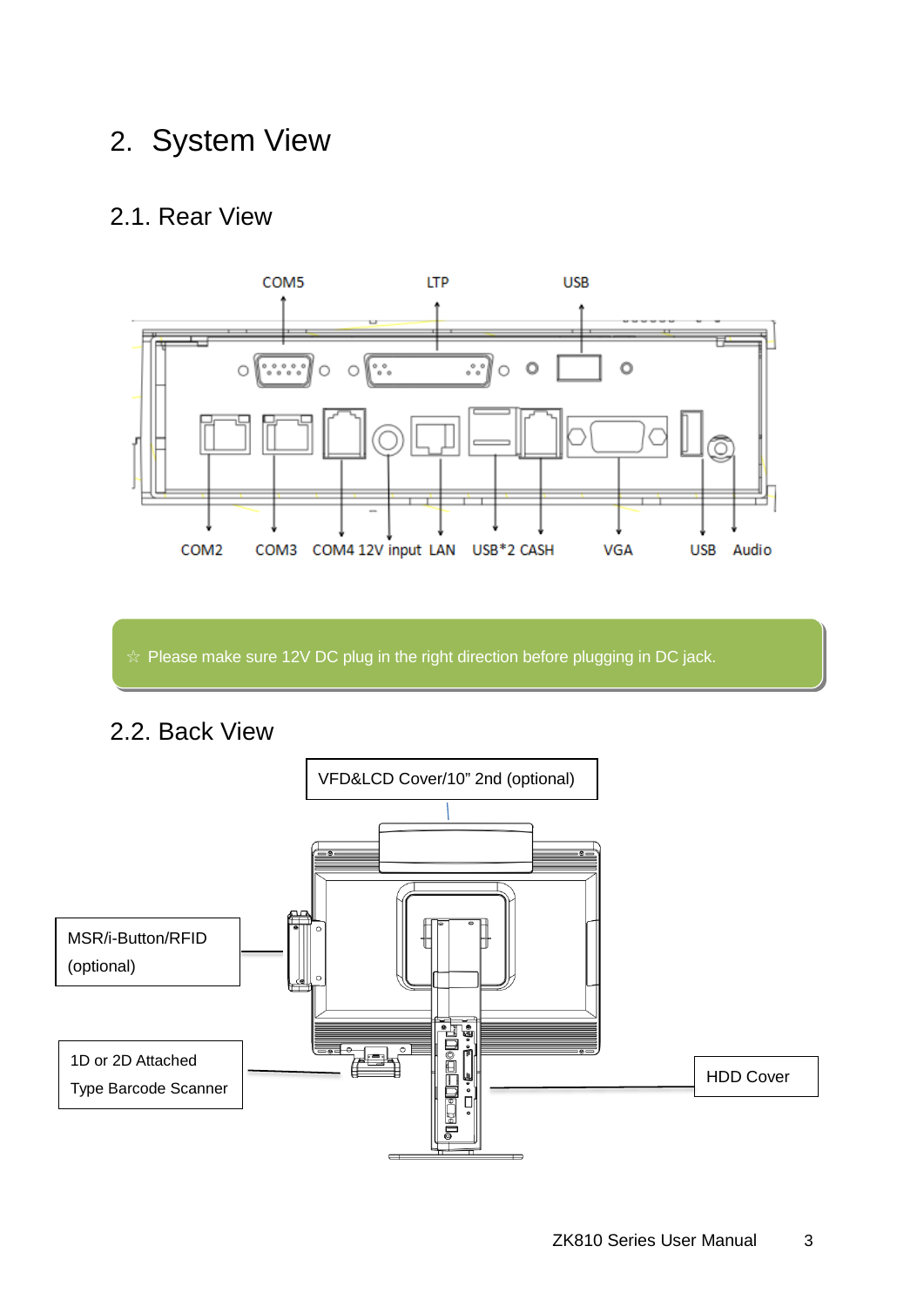## <span id="page-8-0"></span>2.3. Specification

|                       | <b>LCD Display Size</b>  |         | 15" TFT LCD                                         |  |
|-----------------------|--------------------------|---------|-----------------------------------------------------|--|
|                       | Max. Resolution          |         | 1024x768                                            |  |
|                       | <b>Brightness</b>        |         | 250 $cd/m2$                                         |  |
| Display & Touch       | <b>Support Color</b>     |         | 16.2M/ 262K colors                                  |  |
|                       | <b>Backlight</b>         |         | <b>LED</b>                                          |  |
|                       | Touch Type               |         | Five-Wire Analog Resistive or Projected Capacitive  |  |
|                       | Processor                |         | Intel® Celeron J1900 QC 2.0GHz                      |  |
| Main Board            | <b>System Memory</b>     |         | One SO-DIMM socket supports DDR3L 1333 up to<br>8GB |  |
| Storage               | <b>HDD</b>               |         | 2.5" SATAII HDD x 1                                 |  |
|                       |                          |         | X 3 (USB 2.0)                                       |  |
|                       | <b>USB</b>               |         | X 1 (USB 3.0)                                       |  |
| I/O                   | Powered COM              |         | X 2 (D-type 9 pins powered COM with DC 5V/12V       |  |
|                       |                          |         | selection)                                          |  |
|                       | <b>Cash Drawer Port</b>  |         | X 1 (12V/24V RJ11 cash drawer port)                 |  |
|                       | <b>Audio Port</b>        |         | x 1 Line-out                                        |  |
| Network<br><b>LAN</b> |                          |         | X 1 (RJ45 10/100/1000 Base-T)                       |  |
|                       |                          |         | VFD / 8" & 10.4" Attached second display / MSR/     |  |
|                       | Peripherals              |         | RFID/                                               |  |
|                       |                          |         | i-Button / 1D/2D Barcode scanner                    |  |
|                       | Operation<br>Temperature |         | 32° to 104° F (0° to 40° C)                         |  |
| Environmental         |                          | Storage | $-4^{\circ}$ to 140° F ( $-20^{\circ}$ to 60° C)    |  |
|                       | <b>Relative Humidity</b> |         | 20% to 80% non-condensing                           |  |
| Power Supply          |                          |         | 60W or 90W power adapter                            |  |
| <b>OS Support</b>     |                          |         | POS Ready 7 / Win 8.1 Industry / Win 10 IoT         |  |
|                       |                          |         | Enterprise                                          |  |
| Dimension             |                          |         | 371(W) x 351(H) x 207(D) mm                         |  |
|                       | Certifications           |         | CE / FCC / LVD                                      |  |
| Compliance            | Protection               |         | IP64 on front bezel                                 |  |

Note: Intel® Celeron J1900 CPU does not support POS Ready 2009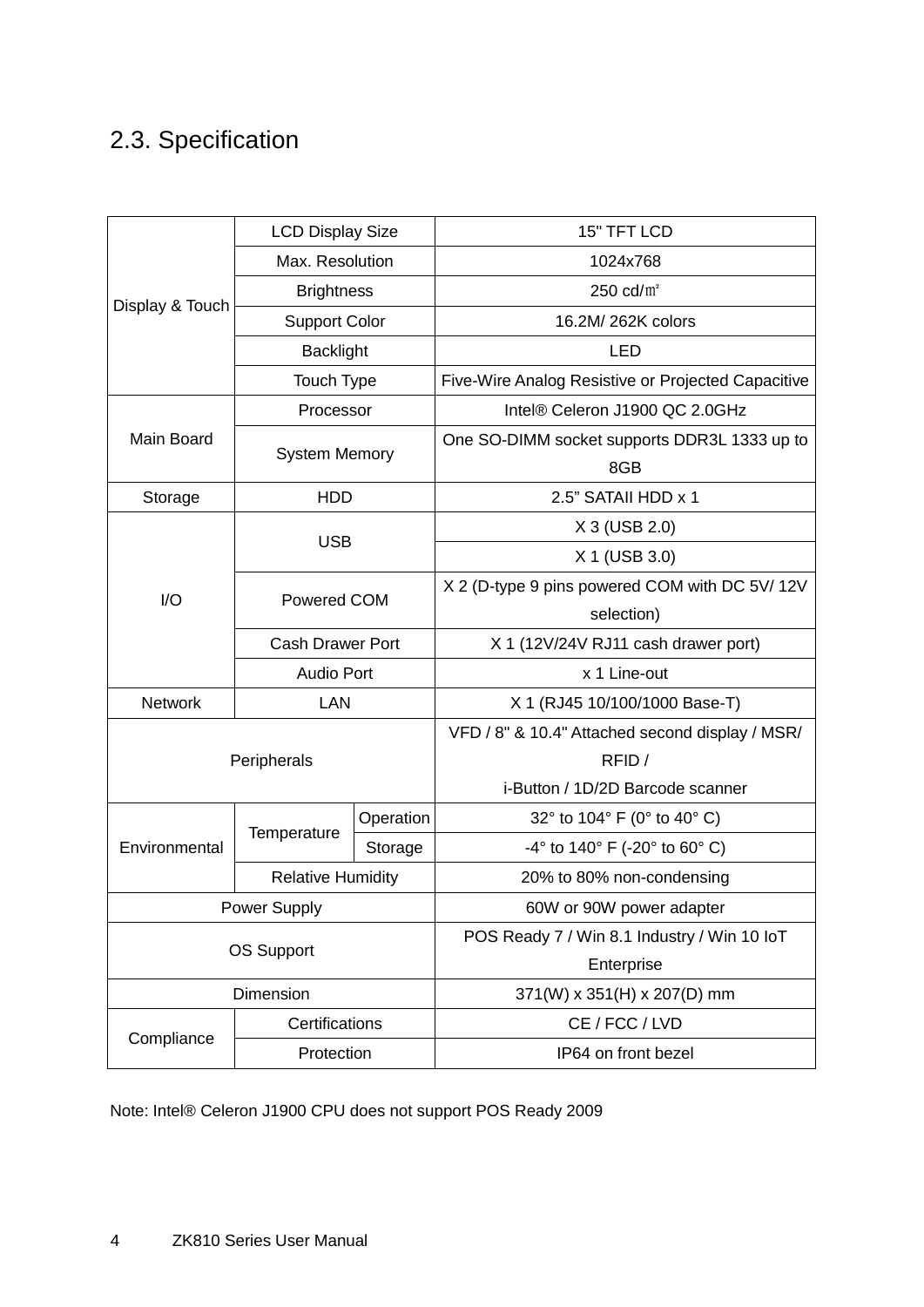## <span id="page-9-0"></span>2.4. Internal Layout

M/B PCBA



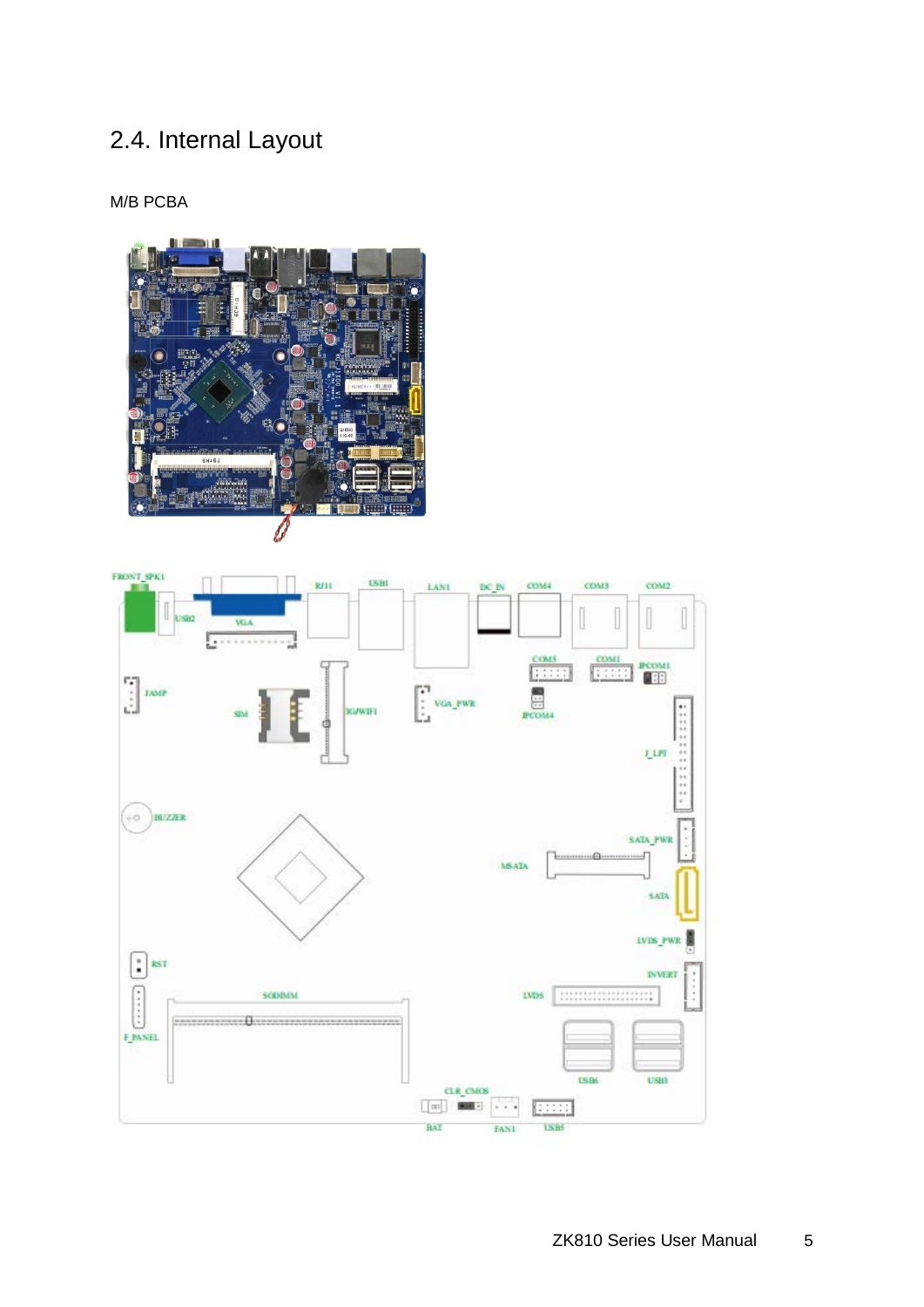## <span id="page-10-0"></span>3. Pin Definition

| No.            | <b>Definition</b>  | No. | <b>Definition</b>  | No. | <b>Definition</b> | No. | <b>Definition</b> |
|----------------|--------------------|-----|--------------------|-----|-------------------|-----|-------------------|
| 1              | <b>VCC</b>         | 2   | <b>VCC</b>         | 21  | $ADO2+$           | 22  | BDO <sub>2+</sub> |
| 3              | <b>GND</b>         | 4   | <b>GND</b>         | 23  | <b>GND</b>        | 24  | <b>GND</b>        |
| 5              | <b>VCC</b>         | 6   | <b>VCC</b>         | 25  | ACLK-             | 26  | <b>BCLK-</b>      |
| $\overline{7}$ | ADO 0-             | 8   | BDO 0-             | 27  | ACLK+             | 28  | BCLK+             |
| 9              | $ADOO+$            | 10  | BDO 0+             | 29  | <b>GND</b>        | 30  | <b>GND</b>        |
| 11             | <b>GND</b>         | 12  | <b>GND</b>         | 31  | <b>NC</b>         | 32  | <b>NC</b>         |
| 13             | ADO <sub>1</sub> - | 14  | BDO <sub>1</sub> - | 33  | <b>GND</b>        | 34  | <b>GND</b>        |
| 15             | $ADO1+$            | 16  | BDO <sub>1+</sub>  | 35  | AD03-             | 36  | <b>BD03-</b>      |
| 17             | <b>GND</b>         | 18  | <b>GND</b>         | 37  | $ADO3+$           | 38  | BDO <sub>3+</sub> |
| 19             | ADO <sub>2</sub> - | 20  | BDO <sub>2</sub> - | 39  | <b>NC</b>         | 40  | <b>NC</b>         |

#### <span id="page-10-1"></span>3.1. LVDS connector Pin Definition

#### <span id="page-10-2"></span>3.2. DC Jack Pin Definition

| No. | <b>Definition</b> |
|-----|-------------------|
|     | $+12V$            |
|     | Ground            |

#### <span id="page-10-3"></span>3.3. COM connector Pin Definition

| No. | <b>Definition</b> |
|-----|-------------------|
|     | NC                |
| 2   | SIN               |
| 3   | SOUT              |
| 4   | NC                |
| 5   | GND               |
| 6   | NC                |
|     | <b>RTS</b>        |
| 8   | CTS#              |
| 9   | +5V/+12V/Ring     |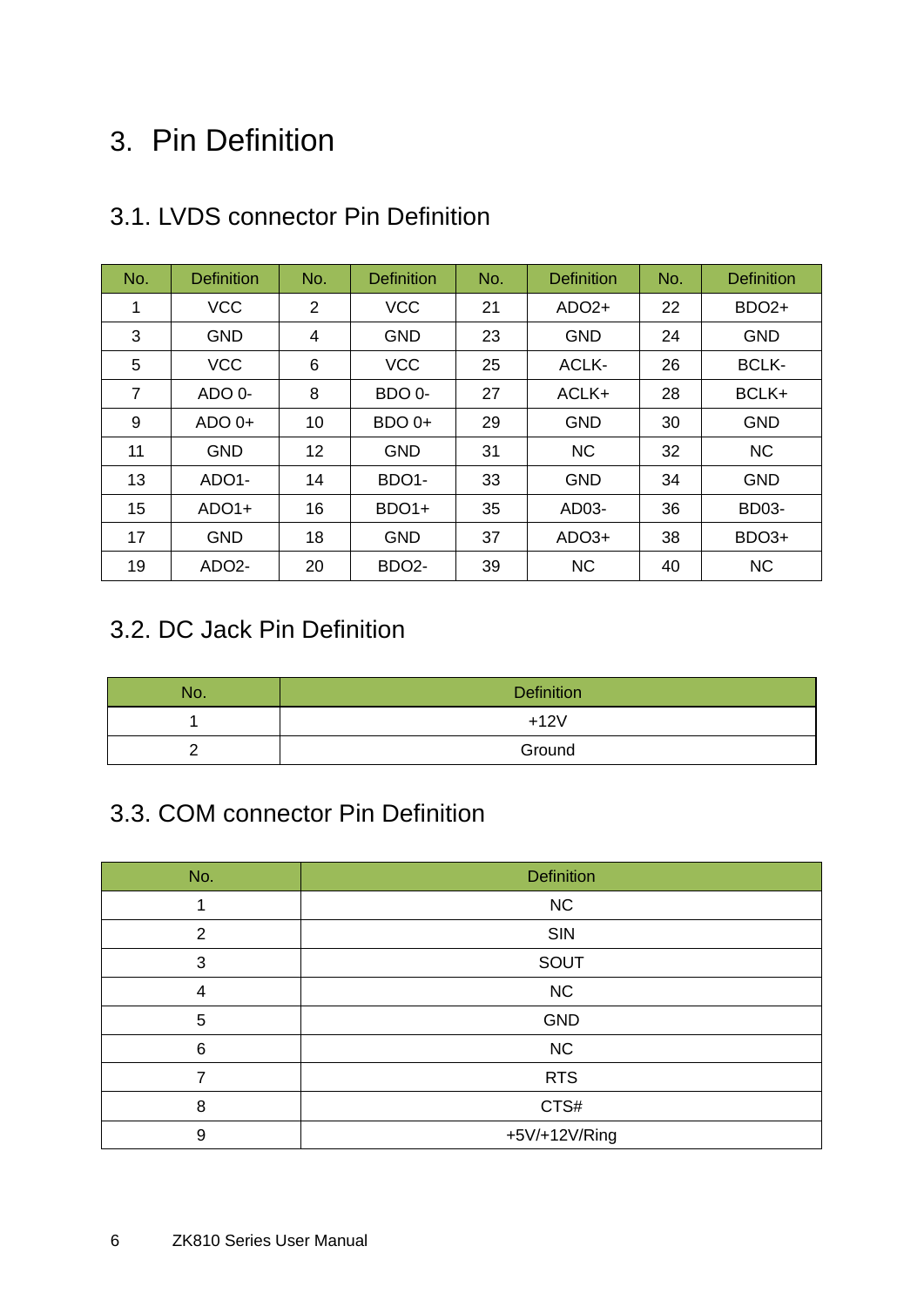## <span id="page-11-0"></span>3.4. SATA: 22-pin SATA Pin Definition

| No.            | <b>Definition</b> | No.             | <b>Definition</b> |
|----------------|-------------------|-----------------|-------------------|
| S <sub>1</sub> | <b>GND</b>        | P <sub>1</sub>  | N/C               |
| S <sub>2</sub> | SATA_TX0_P        | P <sub>2</sub>  | N/C               |
| S <sub>3</sub> | SATA_TX0_N        | P <sub>3</sub>  | N/C               |
| S4             | <b>GND</b>        | P <sub>4</sub>  | <b>GND</b>        |
| S <sub>5</sub> | SATA_RX0_N        | P <sub>5</sub>  | <b>GND</b>        |
| S <sub>6</sub> | SATA_RX0_P        | P <sub>6</sub>  | <b>GND</b>        |
| S7             | <b>GND</b>        | P7              | $+5V$             |
|                |                   | P <sub>8</sub>  | $+5V$             |
|                |                   | P <sub>9</sub>  | $+5V$             |
|                |                   | P <sub>10</sub> | <b>GND</b>        |
|                |                   | P <sub>11</sub> | <b>GND</b>        |
|                |                   | P <sub>12</sub> | <b>GND</b>        |
|                |                   | P <sub>13</sub> | N/C               |
|                |                   | P <sub>14</sub> | N/C               |
|                |                   | P <sub>15</sub> | N/C               |

## <span id="page-11-1"></span>3.5. Mini-PCIE Pin Definition

| No.            | <b>Definition</b> | No. | <b>Definition</b>  |
|----------------|-------------------|-----|--------------------|
| $\mathbf{1}$   | WAKE#             | 29  | <b>GND</b>         |
| $\overline{2}$ | $+V3.3V$          | 30  | SMB_CLK            |
| 3              | N/C               | 31  | PCIE_TX_N          |
| $\overline{4}$ | <b>GND</b>        | 32  | SMB_DATA           |
| 5              | N/C               | 33  | PCIE_TX_P          |
| 6              | $+1.5V$           | 34  | <b>GND</b>         |
| $\overline{7}$ | CLKREQ#           | 35  | <b>GND</b>         |
| 8              | N/C               | 36  | USB <sub>D</sub> - |
| 9              | <b>GND</b>        | 37  | N/C                |
| 10             | N/C               | 38  | USB <sub>D+</sub>  |
| 11             | CLK_PCIE_N        | 39  | N/C                |
| 12             | N/C               | 40  | <b>GND</b>         |
| 13             | CLK_PCIE_P        | 41  | N/C                |
| 14             | N/C               | 42  | N/C                |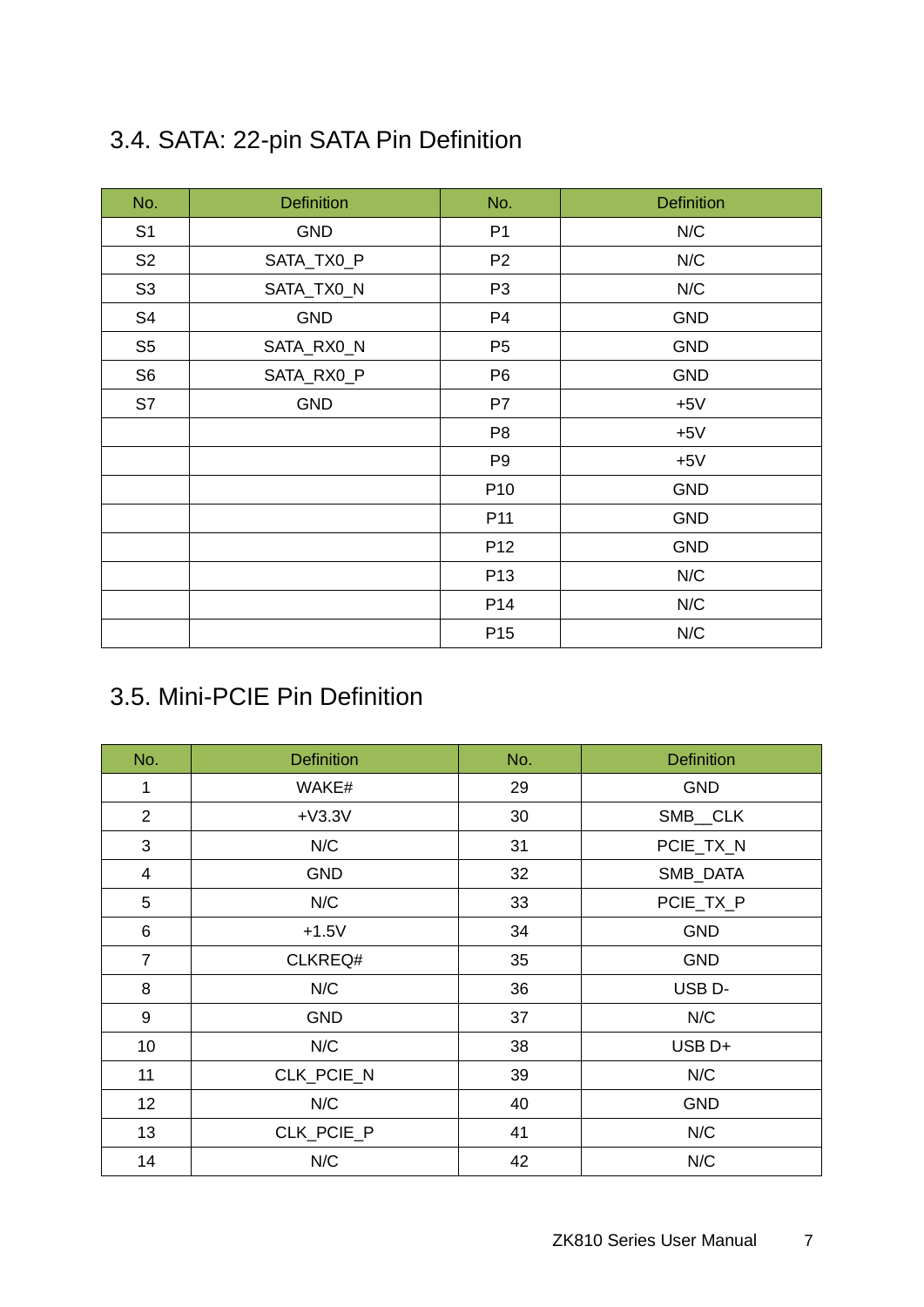| 15 | <b>GND</b>    | 43 | N/C        |
|----|---------------|----|------------|
| 16 | N/C           | 44 | N/C        |
| 17 | N/C           | 45 | N/C        |
| 18 | <b>GND</b>    | 46 | N/C        |
| 19 | N/C           | 47 | N/C        |
| 20 | W_DISABLE#    | 48 | $+V1.5V$   |
| 21 | <b>GND</b>    | 49 | N/C        |
| 22 | RESET#        | 50 | <b>GND</b> |
| 23 | PCIE_RX_N     | 51 | N/C        |
| 24 | $+3.3V$ $AUX$ | 52 | $+V3.3V$   |
| 25 | PCIE_RX_P     | 53 | <b>GND</b> |
| 26 | <b>GND</b>    | 54 | <b>GND</b> |
| 27 | <b>GND</b>    | 55 | <b>GND</b> |
| 28 | $+V1.5V$      | 56 | <b>GND</b> |

## <span id="page-12-0"></span>3.6. Int. Speaker Pin Definition

| No. | <b>Definition</b> |
|-----|-------------------|
|     | Left Out +        |
|     | Left Out -        |
|     | <b>Right Out-</b> |
|     | Right Out+        |

#### <span id="page-12-1"></span>3.7. Power On/Off connector Pin Definition

| No. | <b>Definition</b> |
|-----|-------------------|
|     | +5V Standby       |
|     | +5V Status        |
|     | Power On#         |
|     | <b>GND</b>        |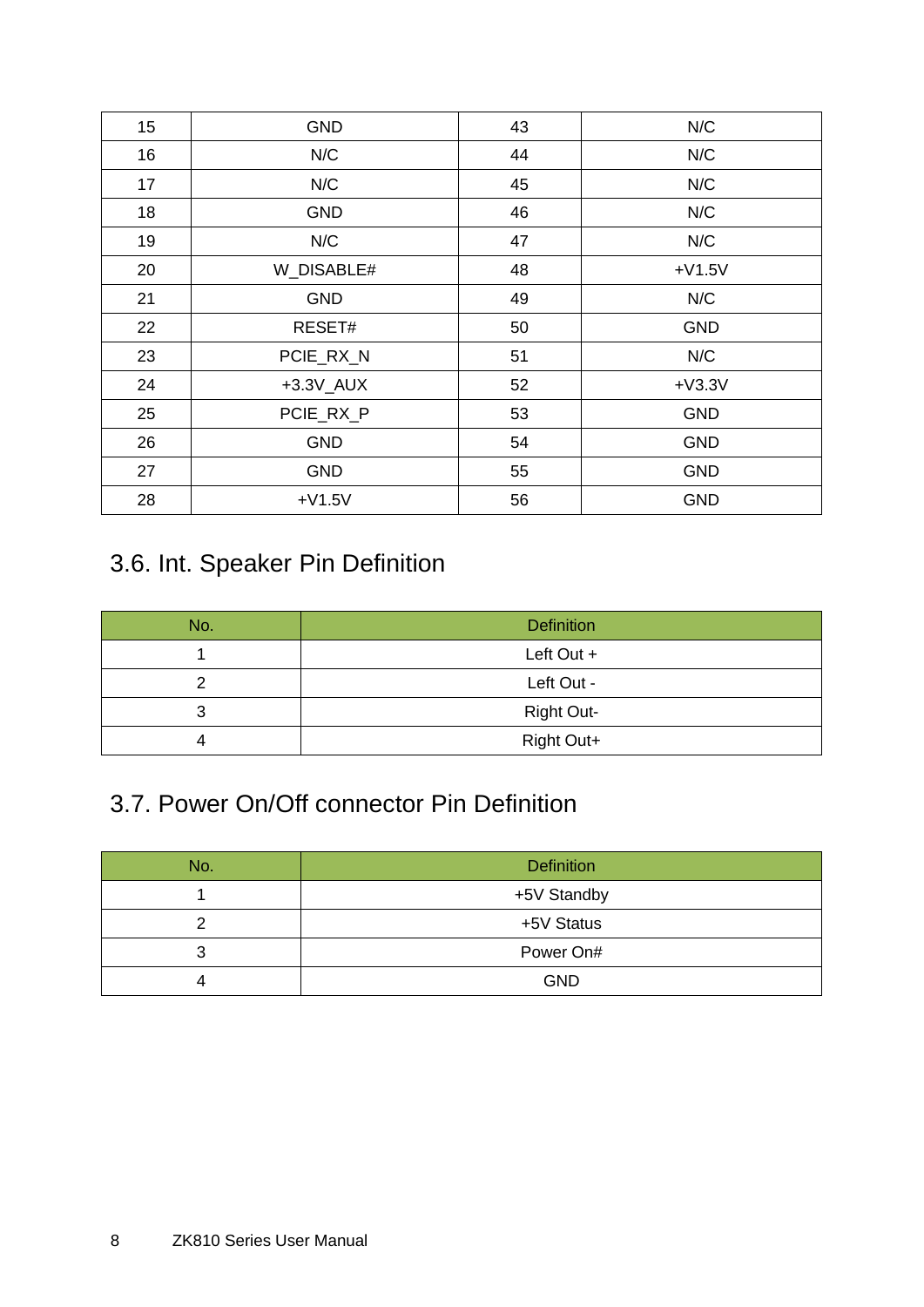## <span id="page-13-0"></span>4. Rear I/O Interface

#### <span id="page-13-1"></span>4.1. 2-Layer USB2.0 connector Pin Definition

| No. | <b>Definition</b> | No. | <b>Definition</b> |
|-----|-------------------|-----|-------------------|
|     | $+5V$             | C   | $+5v$             |
|     | D-                | 6   | D-                |
| 3   | D+                |     | D+                |
|     | <b>GND</b>        |     | <b>GND</b>        |

#### <span id="page-13-2"></span>4.2. 2-Layer USB3.0+2.0 connector Pin Definition

| No.            | <b>Definition</b> | No. | <b>Definition</b> |
|----------------|-------------------|-----|-------------------|
|                | $+5V$             | 8   | TX-               |
| $\overline{2}$ | D-                | 9   | $TX+$             |
| 3              | D+                | 10  | $+5V$             |
| 4              | <b>GND</b>        | 11  | D-                |
| 5              | RX-               | 12  | D+                |
| 6              | $RX+$             | 13  | <b>GND</b>        |
|                | <b>GND</b>        |     |                   |

#### <span id="page-13-3"></span>4.3. LAN: RJ45 Pin Definition

| No.            | <b>Definition</b> |
|----------------|-------------------|
|                | MDI0A+            |
| $\overline{2}$ | MDI0A-            |
| 3              | MDI1A+            |
| 4              | MDI1A-            |
| 5              | MDI2A+            |
| 6              | MDI2A-            |
|                | MDI3A+            |
| 8              | MDI3A-            |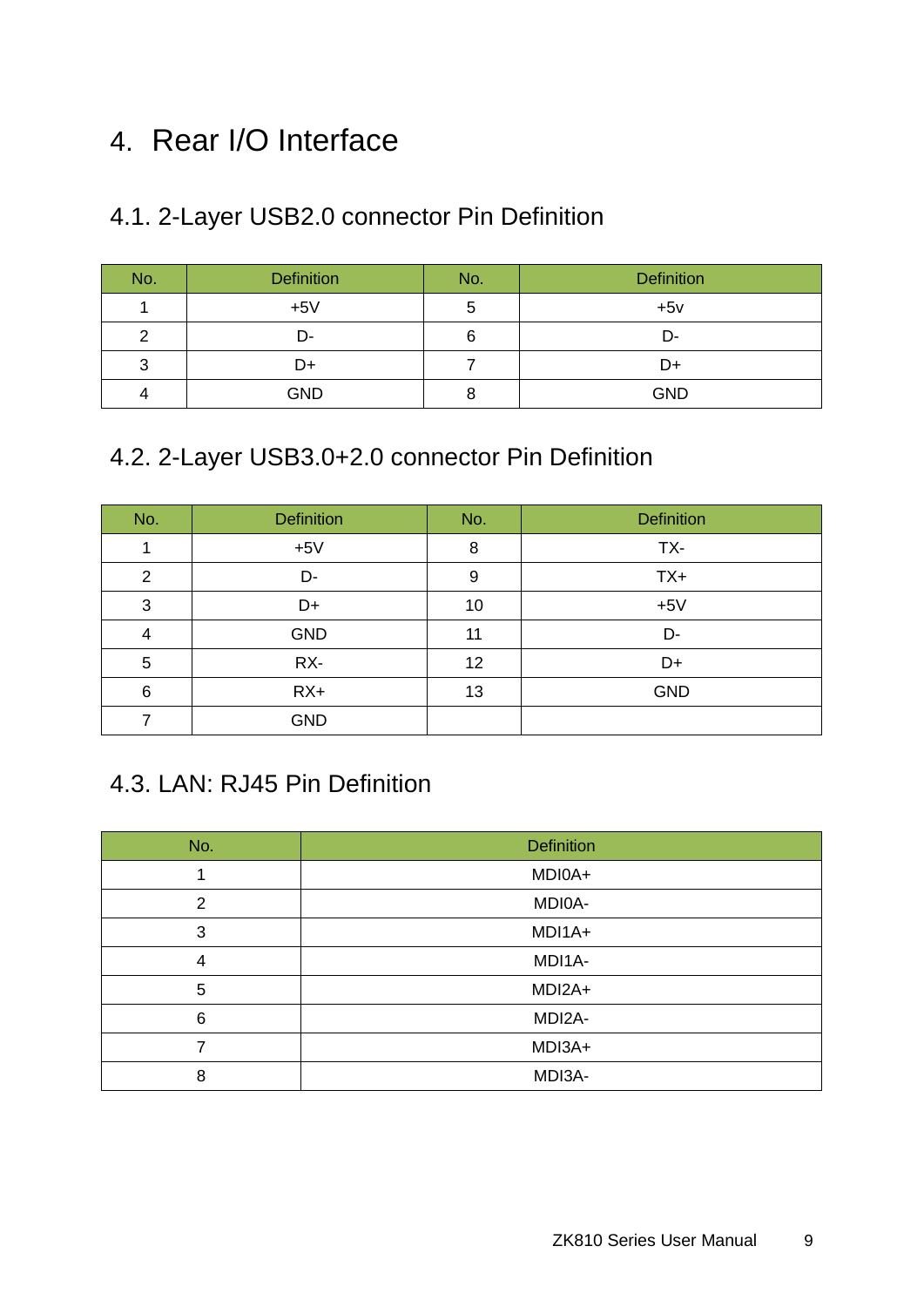## <span id="page-14-0"></span>4.4. LINE-OUT JACK Pin Definition

| No. | <b>Definition</b> |
|-----|-------------------|
|     | GND_AUD           |
| ົ   | GND_AUD           |
|     | LINE_OUTR2        |
| -   | LINE_OUTL2        |
| 5   | LINE2-JD          |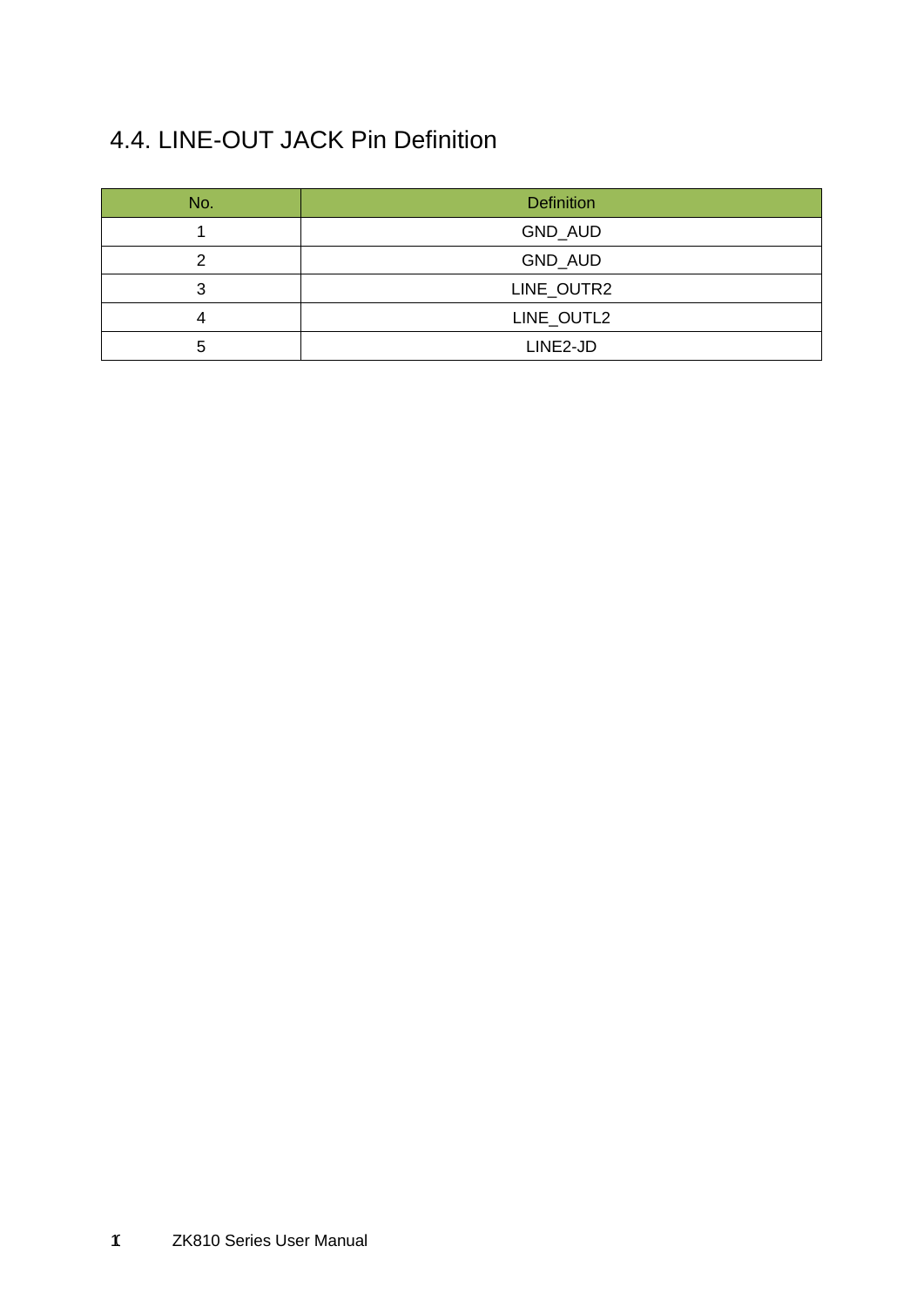## <span id="page-15-0"></span>5. LCD Surface Cleaning

#### 1. How to clean the LCD surface properly?

- $\diamond$  Do not spray any liquids on the LCD screen directly, and do not use paper towels, this can cause the LCD screen to become scratched.
- $\Diamond$  Always apply the solution to your cloth first, not directly to the parts you are cleaning. You want to avoid dripping the solution directly into your computer or laptop.
- $\diamond$  Stroke the cloth across the display in one direction, moving from the top of the display to the bottom.
- 2. What are some of the basic supplies needed to clean an LCD screen?
	- $\Diamond$  A soft cotton cloth. When cleaning the LCD screen it is important to use a soft cotton cloth, rather than an old rag. Some materials, such as paper towels, could cause scratches and damage the LCD screen.
	- $\Diamond$  Solution of water and isopropyl alcohol. This solution can be used along with the soft cotton cloth.
	- $\diamond$  Computer wipes. Only use these if they specifically state on the package they are designed for LCD laptop screens. Computer wipes can come in handy for fast clean-ups or when you want to avoid mixing up a cleaning solution yourself.
- 3. What types of cleaners are acceptable?
	- $\Leftrightarrow$  Water
	- $\diamond$  Vinegar (mixed with water)
	- $\Leftrightarrow$  Isopropyl Alcohol
- NOTICE: The following cleaners are unacceptable:
	- $\Leftrightarrow$  Acetone
	- $\Leftrightarrow$  Ethyl alcohol
	- $\Leftrightarrow$  Ethyl acid
	- $\Leftrightarrow$  Ammonia
	- $\Leftrightarrow$  Methyl chloride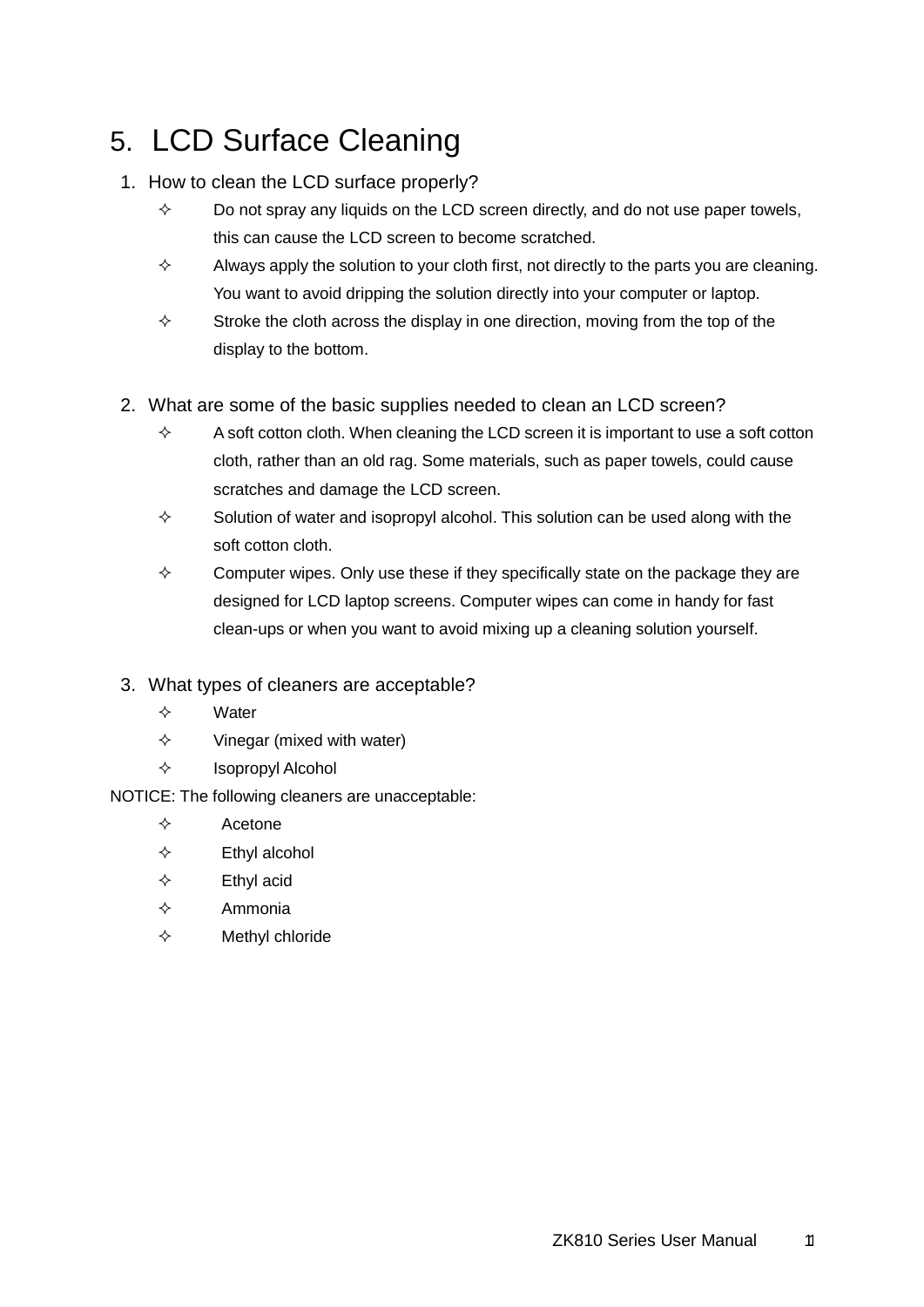#### CE Notice

This device complies with the requirements of the CE directive.'

#### FCC Notice

This equipment has been tested and found to comply with the limits for a Class B digital device, pursuant to Part 15 of the FCC rules. These limits are designed to provide reasonable protection against harmful interference in a residential installation. This equipment generates uses and can radiate radio frequency energy and, if not installed and used in accordance with the instructions, may cause harmful interference to radio communications. However, there is no guarantee that interference will not occur in a particular installation. If this equipment does cause harmful interference to radio or television reception, which can be determined by turning the equipment off and on, the user is encouraged to try to correct the interference by one or more of the following measures:

Reorient or relocate the receiving antenna.

Increase the separation between the equipment and receiver.

Connect the equipment into an outlet on a circuit different from that to which the receiver is connected.

Consult the dealer or an experienced radio/TV technician for help.

Shielded interface cables must be used in order to comply with emission limits.

Changes or modifications not expressly approved by the party responsible for compliance could void the user's authority to operate the equipment.

#### WEEE Notice

This appliance is labeled in accordance with European Directive 2002/96/EC concerning waste electrical and electronic equipment (WEEE). The Directive determines the framework for the return and recycling of used appliances as applicable throughout the European Union. This label is applied to various products to indicate that the product is not to be thrown away, but rather reclaimed upon end of life per this Directive.